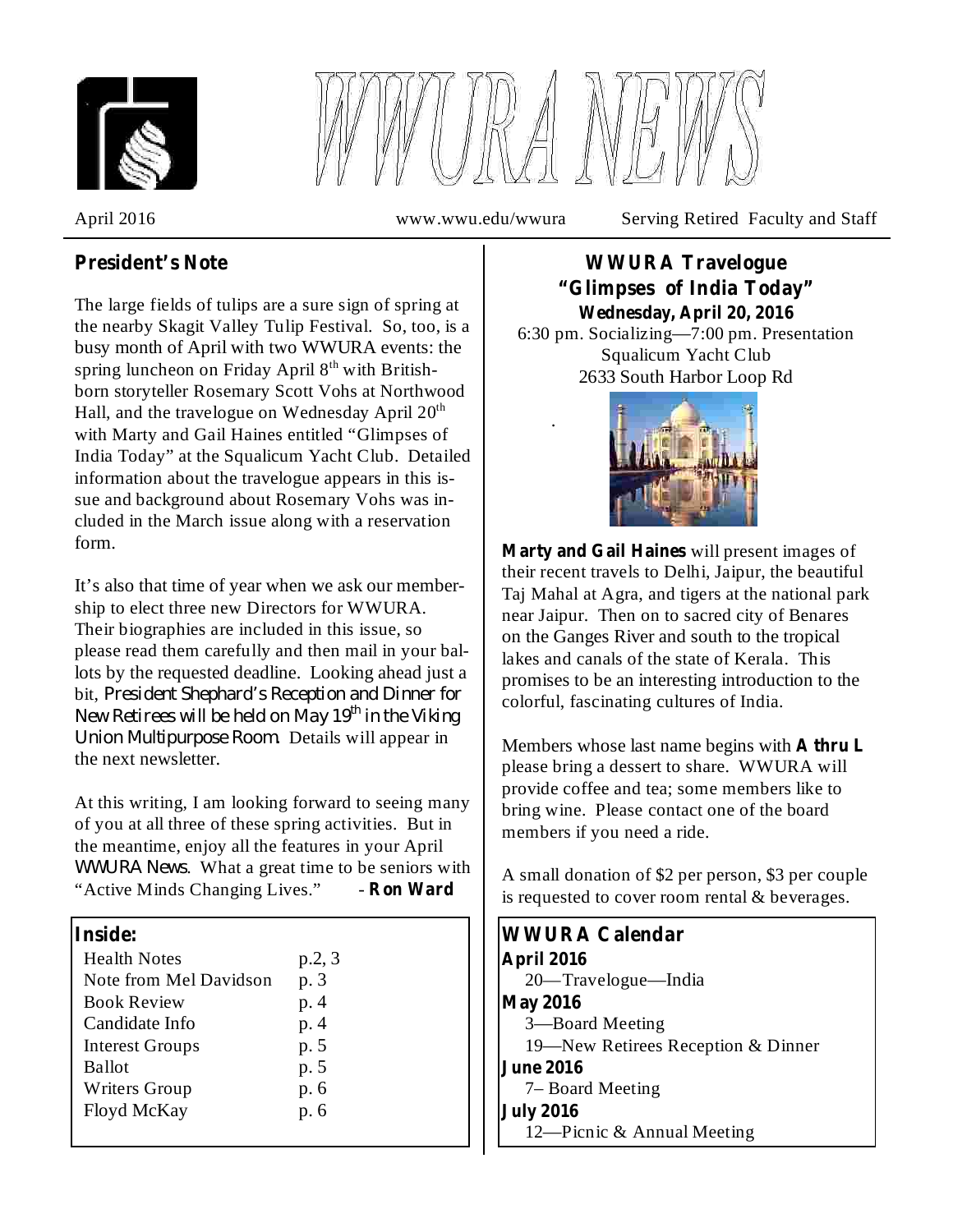# **April 2016 Health Notes by Evelyn Ames** *When Alone and Injured or Unconscious! Emergency Preparedness! What is ICE?*

The population of Whatcom County that is 65 and older is 14% and probably less than 30% carry any information that indicates who we would like to have called/contacted if we suffered a serious injury such as falling and losing consciousness. If 911 is called and the EMT's came to your home, whom should they contact? How would they know what medications you are taking? Who your primary care doctor is? Which family member, relative, or friend to contact? Adding ICE (in case of emergency) contacts to your working mobile (cell) phone provides this information. ICE allows fire fighters, rescue workers, police, or doctors to check your cell phone and reach next of kin and people you want contacted if you are unconscious or unable to respond. One caveat to be aware of is the HIPAA laws (patient confidentiality). The contact dialed and who answers the phone call may not answer the responder's questions.

The program called ICE stands for **In Case of Emergency** and enables first responders (e.g., paramedics. firefighters, and police officers, and hospital personnel) to contact next of kin of those listed in a person's working mobile phone as well as important medical information. This information complements and supplements written information carried in a wallet or posted on a refrigerator/shelf door. The more contacts entered under ICE, the better (ICE 1, ICE 2, ICE 3, and so on).

## **What and How to Include Information: Adding ICE to Mobile (cell) Phone (http:// www.wikihow.com/Add-ICE-to-Your-Cell-Phone)**

- **Think about who your emergency contact should be.** Choose emergency contacts who know about your allergies/medical conditions and who know how to contact your family. •
- **Add ICE contact to address book.** Open address book or contacts section on cell phone and create a new entry with the name ICE. Add contact information (enter name and relationship to you under "Notes"). •
- Add additional ICE contacts to address book (ICE 2, ICE 3, etc. or ICE-name of person) •
- **Add an ICE app to a password protected phone.** "If your phone is password protected and you are incapacitated, an ICE contact won't do any good. Fortunately there are now apps available for Android, Windows, and iPhones that can add emergency contact information to your lock screen." "Install the app and input the relevant information. An emergency responder can then pick up your phone and access your emergency contact information, even if you are unable to supply the password." •
- **Add an ICE sticker to the back of your phone/laptop/bicycle helmet.** Stickers can be found at many pharmacies and doctor's offices, or purchased online. Fill-in with waterproof ink. Replace or updated as needed. Also, add detailed ICE form to front of refrigerator or other highly visible appliance/cabinet. •

I interviewed Captain Jeff Brubaker (Community Paramedic with the Bellingham Fire Department). He said the most important information for ICE is the listing of medical conditions (medicine allergies, seizures, list of medications, medical contact, and what is normal/not normal healthwise, in other words, what the person's baseline condition is). This helps medics determine whether a person needs to be taken to a hospital's Emergency Department or whether a person can be assisted at home. A trip to ED can be expensive. He addressed some other questions: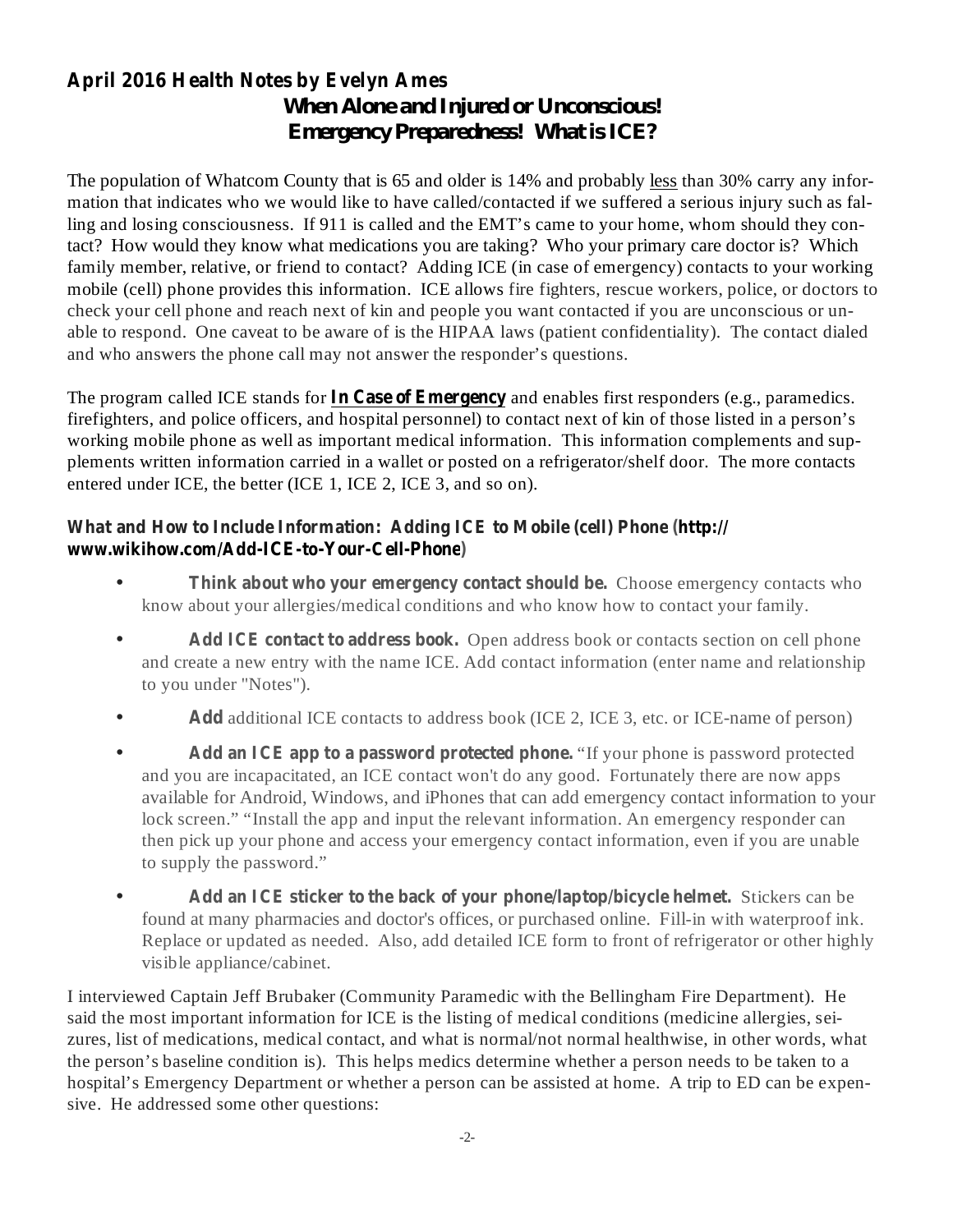## **Health Care,** cont'd

- What about Home Alert Systems? Google to learn about the systems but know that they call 911, too. There is only one 911 system for Whatcom County. •
- Purchasing a system depends on the person and being able to answer a phone call every day from the system. •
- In place of a home alert system, he suggested carry a working mobile phone at all times. All cell phones have 911. •
- cated? People at risk. Ask for paper titled "Public Safety Key Box, Indemnification Agreement." When/who should let the fire department know where a key to one's house/condo/abode is lo-The location is entered into dispatch. Paper form is obtained from the Bellingham Fire Department at 1800 Broadway. •

https://en.wikipedia.org/wiki/In\_Case\_of\_Emergency http://www.webmd.com/news/20061016/put-ice-on-your-cell-phone http://www.wikihow.com/Add-ICE-to-Your-Cell-Phone https://play.google.com/store/apps/details?id=com.sdeba.icecardappHYPERLINK "https://play.google.com/ store/apps/details?id=com.sdeba.icecardapp&hl=en"&HYPERLINK "https://play.google.com/store/apps/ details?id=com.sdeba.icecardapp&hl=en"hl=en http://www.medids.com/free-id.php#.VwSTaKQrKhc http://www.aaa.com/AAA/057/static/news/AAA\_ICE\_CARD.pdf

| <b>VEHICLE DRIVERS</b>                                                                                          | $\blacksquare$                                                                                                                                                                                                                |  |
|-----------------------------------------------------------------------------------------------------------------|-------------------------------------------------------------------------------------------------------------------------------------------------------------------------------------------------------------------------------|--|
| PRIMARY (FULL NAME: Contract of the contract of the contract of the contract of the contract of the contract of |                                                                                                                                                                                                                               |  |
|                                                                                                                 |                                                                                                                                                                                                                               |  |
| <b>ICE CONTACTS</b>                                                                                             |                                                                                                                                                                                                                               |  |
|                                                                                                                 |                                                                                                                                                                                                                               |  |
|                                                                                                                 | MEGICAL CONDITIONISH: And the actual contract of the contract of the contract of the contract of the contract of the contract of the contract of the contract of the contract of the contract of the contract of the contract |  |
|                                                                                                                 |                                                                                                                                                                                                                               |  |
|                                                                                                                 |                                                                                                                                                                                                                               |  |
|                                                                                                                 |                                                                                                                                                                                                                               |  |
| PHONE 1.                                                                                                        | <u> 1980 - An Aonaichte ann an Comhair ann an t-</u>                                                                                                                                                                          |  |
|                                                                                                                 | NAME / RELATION: We have a series of the series of the series of the series of the series of the series of the                                                                                                                |  |
| PHONE 1:                                                                                                        | PHONE 3                                                                                                                                                                                                                       |  |

# **Note from a Reader**

"Recently, WWURA member Mel Davidson, reacting to a review by Bob McDonnell of , *The Big Short* went to see that movie and then wrote an article which he sent to us for possible inclusion in the April Newsletter. It is a very interesting article explaining in great detail how the movie glossed over the government's role in the 2008-2009 meltdown, the role of the government with rating companies, and how the movie incorrectly portrays the stance of the *Wall Street Journal*. Unfortunately, the article is too lengthy to be included in the Newsletter; however, if any of you would like to read the article in its entirety, please contact contact Mel at b\_davidson@hotmail.com and he will send you a complete electronic copy."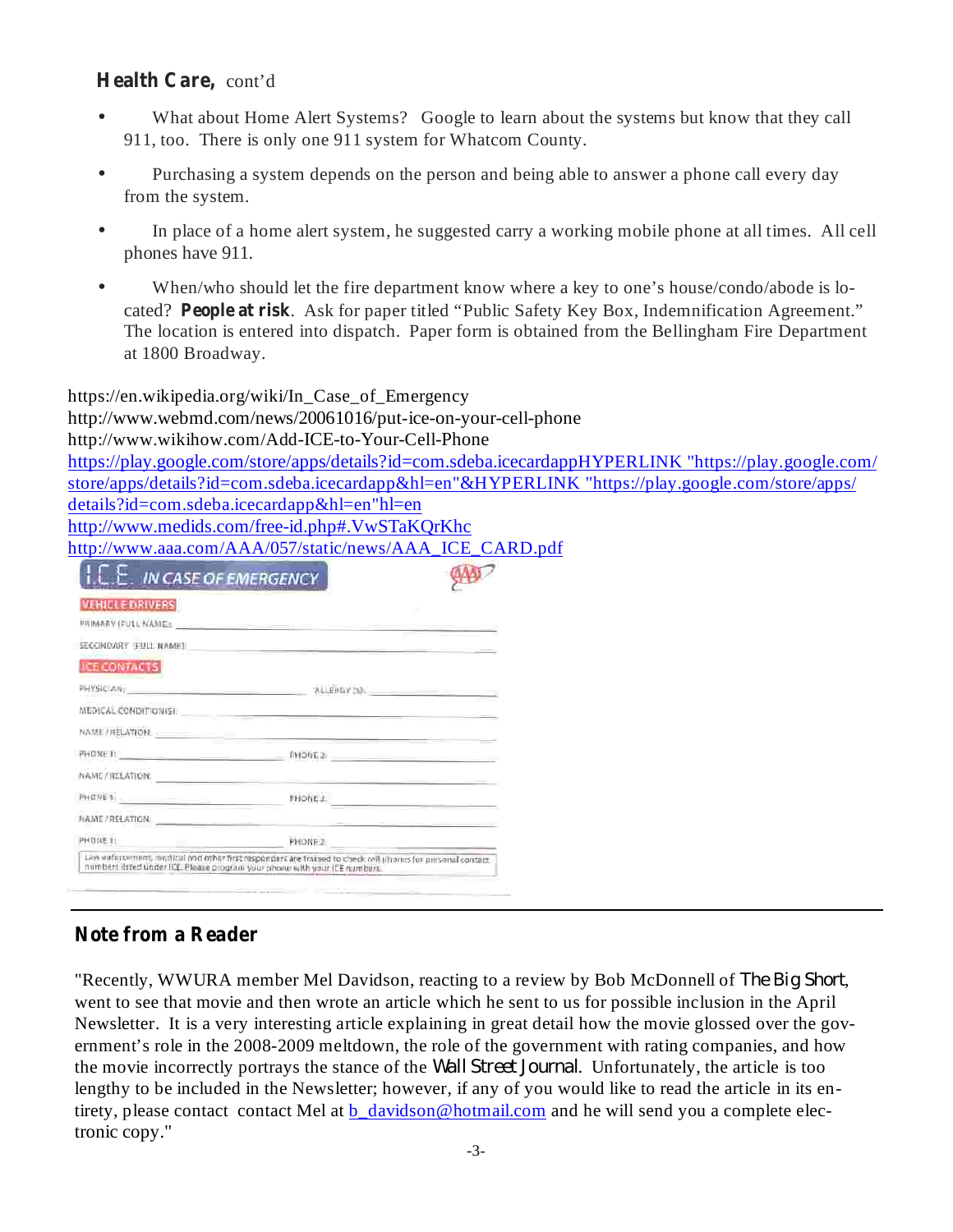## **Book Review**

#### **by Maria Semple, a Review** *Where'd You Go, Bernadette*

I re-read this hilarious, satiric, intelligent, touching novel in order to write this review. The second time through it's even better than it was the first time. It was published in 2012, but there should be many copies available since it was on the NY Times bestseller list.

It's a kind of epistolary novel, with one of the characters, Bree, a fourteen year old super bright, marvelously sane girl stitching together e-mails, Microsoft interoffice communications, a psychiatric report, an FBI report, a report from a captain of an adventure cruise, several e-mails from an ostensible Internet personal assistant from India who is in fact a Russian mobster operating out of Moscow—into a coherent if wild tale, using her own narratives to bridge the gaps.

Bernadette, Bree's mother, is a MacArthur award winning Los Angeles green architect married to Elgin, a top level VP and coder at Microsoft. Promised by her parents that if she gets perfect grades through middle school, Bree does just that and asks for a family vacation to Antarctica. From that base, Semple, our author, treats us to a caring satiric look at Seattle and its culture, Microsoft, helicopter parents, entanglement with Internet culture.

Perhaps the most hilarious (that word again) scene is an abortive intervention in which Elgin, seriously and caringly concerned about Bernadette's mental stability, attempts to persuade her to enter a private mental health facility. As the intervention begins, a Seattle cop excuses himself. A bit later so does the FBI agent. As an overmatched psychologist tries to control the meeting, Bernadette excuses herself to the bathroom—and disappears. Thus our title.

This sounds crazy, and it is. But Semple develops this wild plot and its wilder events artfully and with wonderful human concern. Bernadette reappears, the craziness resolves itself. The heartfelt family connections restore themselves—especially the wonderfully tender mother-daughter relationship between Bernadette and Bree.

Read this one.

#### **- Bob McDonnell**

وساورهم والمتواز متوازيمي والمتوازيم والمتوازيم والموازيم والمتوازيم والمتوازيم والموازيم والموازيم والموازيم والموازيم والموازي

#### **Get Acquainted with the Candidates**

**Margaret Loudon** was a Program Coordinator at Western for 30 years in the Publishing Services Department. She was President of WWURA during 2009-2010. Loves traveling all over the world and within the United States and has shared her great photos and stories with us at several travelogues.

**Bob McDonnell** was chair of the English Department for several years. His field was Shakespeare and English Renaissance literature. In retirement he enjoys traveling and has done quite a bit of volunteer work. He also writes the book reviews for our newsletter.

Lina Zeine retired from Western as a professor from the department of Communication Sciences and Disorders in 2013. She joined the faculty in 1982 (back when the department was called Speech Pathology and Audiology). Her areas of interest dealt primarily with adults such as working with clients who had strokes or cancer of the throat or voice disorders.

Lina's hobbies include attending operas and plays, reading and music. Lina has two cats and recently built a big patio for them ( yes, a patio for cats!) in order to allow them to play outside ...keeping the cats...and the birds safe!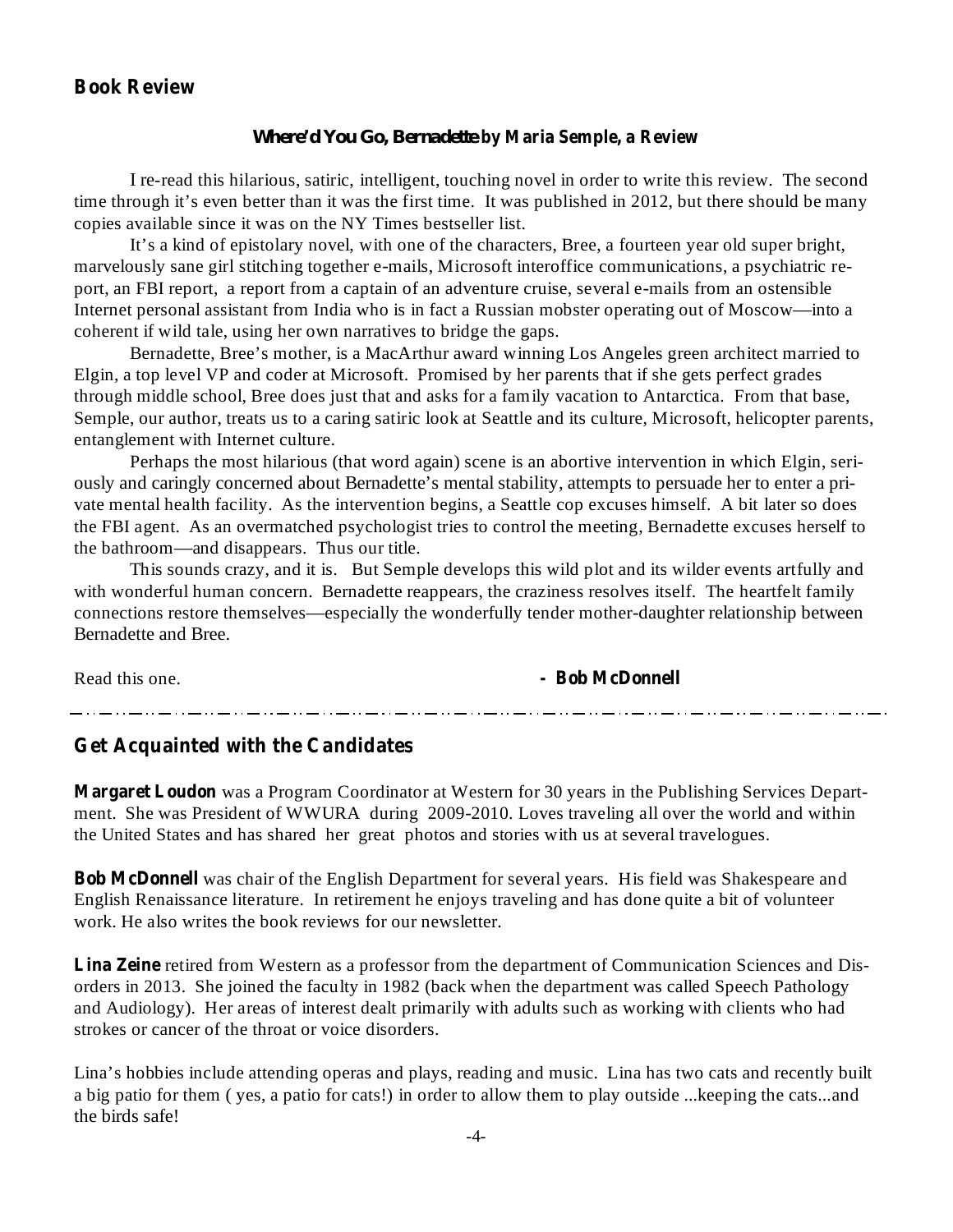### **APRIL INTEREST GROUPS**

If you are interested in one of the groups please call or email the contact person.

BOOK GROUP--Donna Moore, 360-733-5769 <dfmoore12@gmail.com> We will meet at 2:30 Tuesday, April 19th at the home of Donna Moore, 1200 Birch Falls Dr., April's book is *A Tale of Two Cities* by Charles Dickens, discussion leader-Donna, treats-Chris May's book is *The Storied Life ofA. J. Fikry* by Gabrielle Zevin

BRIDGE GROUP--Nicholas Bullat,  $360-770-7270 \leq gnb \text{.}$  maestro @q.com> The Bridge Group will meet at 1:30 pm, Tuesday, April 26th. Place to be announced.

INFORMAL DINING -- Janet Berg, 360-733-4654, <janetlila@hotmail.com>

OPERA GROUP--Evelyn Ames, 360-734-3184, <evelyn.ames@wwu.edu> Web site for The MET HD: https://www.metopera.org/Season/InCinemas/. and for the Skagit Opera: http://skagitopera.org/performances/

Locations for MET HD: Barkley Film Center and Lincoln Theater in Mt. Vernon. Skagit Opera is at McIntyre Hall in Mt. Vernon. At various times the Pickford Film Center offers opera, ballet, and theater productions from Europe venues.

Schedule for Met HD April 16, Roberto Devereux by Gaetano Donizetti. Encore April 20 April 30, *Elektra* by Richard Strauss. Encore May 4

SKIING—Charlie Way, 360-734-0649 <cbway@aol.com>

WRITER'S GROUP - Evelyn Wright, 676-0227, <ewright410@comcast.net> Meets twice a month. The groups are kept small so there is time for reading and critiquing each other's work.

We are thinking about adding a play reading interest group. If this sounds like fun to you, call or email Barb Evans, 650-9724 or <br/>barbandhoward@comcast.net>

## **WWURA Board of Directors Election**

The Nomination Committee presents the following slate of candidates for election to three-year terms on the WWURA Board. If you wish to write in the name of another WWURA member for any of the three positions, you may do so provided you first obtain that person's agreement to serve.

**Please detach and mail your complete ballot to Barbara Evans, 715 N. Garden Street, #502, Bellingham, WA 98225 by Friday April 22, 2016**

| <b>Ballot</b>        |                            |  |  |
|----------------------|----------------------------|--|--|
| Member-at-Large      | Margaret Loudon            |  |  |
| Staff/Administration | Bob McDonnell              |  |  |
| Faculty              | $\Box$ Lina Zeine<br>$-5-$ |  |  |